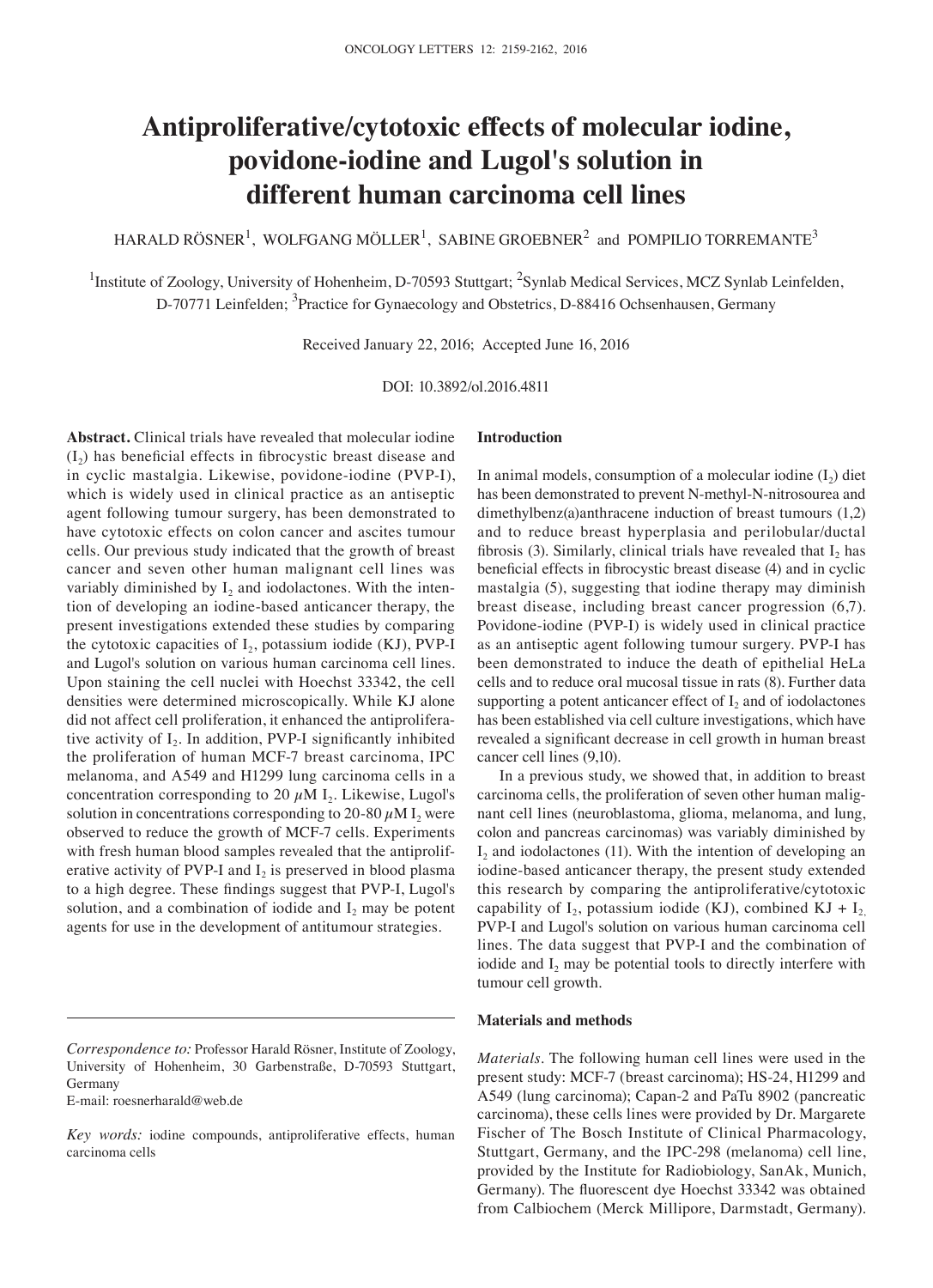

PaTu 8902, Capan-2 (pancreas); MCF-7 (breast); HS-24, A549 (lung) carcinoma cells

Figure 1. Effects of  $I_2$ , KJ, and the combination of the two on the proliferation of human carcinoma cells. KJ had no effect, whereas  $I_2$  reduced cell proliferation by  $\leq 55\%$  in Capan-2 and 50% in MCF-7 cells. This effect was, to a certain degree, enhanced in the presence of KJ. Results are presented as the means ± standard deviations; n=4‑6; \* P<0.05 (*t*‑test; treated samples vs. controls).  $I_2$ , molecular iodine; KJ potassium iodide.



Figure 2. Antiproliferative effects of PVP‑I and Lugol's solution. (A) PVP‑I significantly inhibited the growth of MCF‑7 breast carcinoma cells in a dose‑dependent manner. Lugol's solution was markedly less effective. (B) The proliferation of IPC melanoma, A549 lung and H1299 bronchial carcinoma cells was significantly reduced, dose‑dependently, in the presence of PVP‑I. Results are presented as the means  $\pm$  standard deviations; n=4-6;  $P$ <0.05 and \*\*P<0.01 (*t*‑test; treated samples vs. controls). PVP‑I, povidone‑iodine.

Gibco Ham's F12 medium, fetal calf serum (FCS), streptomycin and penicillin were purchased from Thermo Fisher Scientific, Inc. (Carlsbad, CA, USA).  $I_2$ , KJ and Lugol's solution were obtained from Merck Millipore, and PVP‑I was obtained from Mundipharma International, Ltd. (Cambridge, UK).



Figure 3. Antiproliferative activity of PVP-I is maintained in human blood. MCF‑7 cells were cultured in medium containing 10% human blood plasma. The presence of PVP-I in the blood plasma led to a dose-dependent reduction in cell proliferation  $\leq 70\%$ . I<sub>2</sub> (molecular) was less and Lugol's solution even less effective compared with PVP-I (200 $\mu$ M I<sub>2</sub>). Results are presented as the means ± standard deviations; n=4; \* P<0.05 and \*\*P<0.01 (*t*‑test; treated samples vs. controls). PVP-I, povidone-iodine;  $I_2$ , molecular iodine.

*Cell culture.* The cells were seeded at a low density (200,000 cells per well) and cultured in Ham's F12, completed with 10% FCS and 1% penicillin/streptomycin. After 5 h, the following iodine compounds were added (final concentrations are given separately): i) KJ (100  $\mu$ M), or I<sub>2</sub> (20  $\mu$ M), or combined KJ/I<sub>2</sub> (100  $\mu$ M/20  $\mu$ M, respectively) from freshly prepared stocks dissolved in sterile water (for KJ) or pure ethanol (for I<sub>2</sub>); ii) PVP-I corresponding to 20–80  $\mu$ M I<sub>2</sub>; iii) Lugol's solution corresponding to 20–80  $\mu$ M I<sub>2</sub> and 60–240  $\mu$ M KJ. The cells were then cultured for a further 6 days. In separate experiments, fresh sodium‑heparin human blood (taken from one of the authors in MCZ Synlab, Leinfelden) was incubated with PVP‑I  $(0.5, 1 \text{ or } 2 \text{ mM } I_2)$  or Lugol's solution  $(2 \text{ mM } I_2)$  or  $I_2(2 \text{ mM})$ for 30 min and then centrifuged (1,200 rpm, 12 min). Each supernatant (blood plasma; 200  $\mu$ l) was diluted with 1,800 ml cell culture medium. MCF-7 cells were cultured with these plasma‑containing medium samples for 6 days, as above.

*Staining and counting of cells.* In order to determine the total cell densities, cell cultures were washed twice with fresh medium in order to remove detached dead cells, stained with Hoechst 33342 (1:5,000 in phosphate-buffered saline) for 10 min, and washed again. From each cell culture well, digital images of 26 different areas of 1.5 mm<sup>2</sup> were captured, and the densities of stained nuclei were determined using ImageJ software (11). The results were calculated as relative values  $(\%)$ compared to untreated cells (100%).

*Statistical analysis.* All experiments were performed in duplicate and repeated  $(n=4-6)$ . Results are presented as the means ± standard deviations. In all cases, statistical significance comparing experimental values with corresponding controls was estimated by means of student t-test (for details see figure legends).

# **Results**

*Antiproliferative/cytotoxic effects of I<sub>2</sub>, KJ and the combina– tion of the two in different carcinoma cell lines.* Various human carcinoma cell lines (PaTu 8902, Capan‑2, MCF‑7, HS‑24 and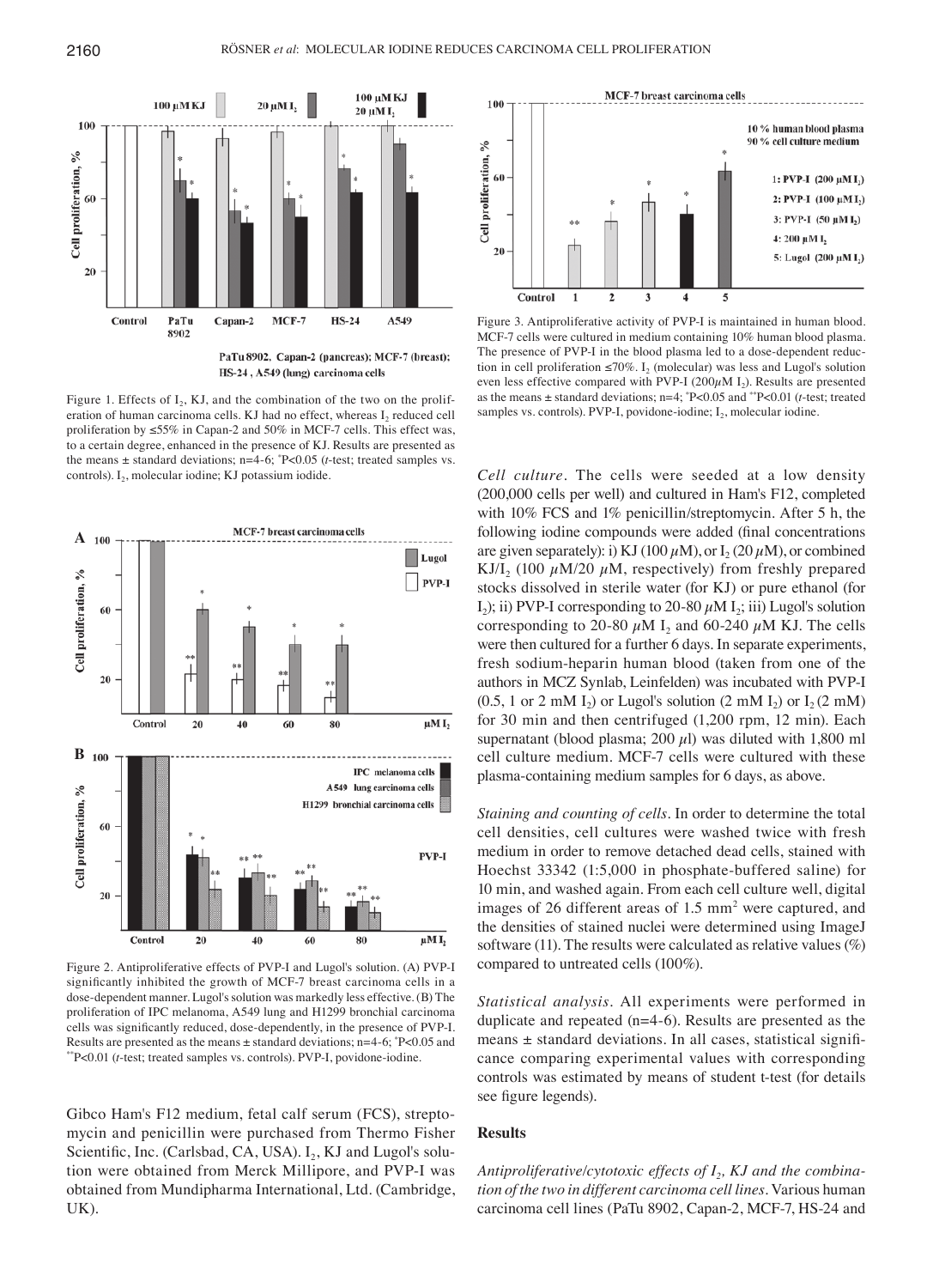A549) were cultured in the presence of 100  $\mu$ M KJ or 20  $\mu$ M  $I_2$ , or a combination of the two  $(KJ + I_2)$  for 6 days (Fig. 1). While KJ had no antiproliferative effect, the presence of  $I_2$ inhibited the cell growth of all cell lines tested. The antiproliferative activity was pronounced in the pancreas carcinoma line Capan-2 and the breast carcinoma line MCF-7 (reduction of cell densities by 55% and 50%, respectively, compared with untreated cells). Fig. 1 also shows that, in all cell lines, the inhibitory effect of 20  $\mu$ M I<sub>2</sub> was enhanced in the presence of  $100 \mu M$  KJ.

*Antiproliferative/cytotoxic effects of PVP‑I and Lugol's solu‑ tion on MCF‑7, IPC, A549 and H1299 cells.* MCF‑7 breast carcinoma, IPC melanoma, A549 lung carcinoma and H1299 bronchial carcinoma cells were cultured in the presence of the iodine compounds for 6 days and analysed as described. Fig. 2A shows that treatment with PVP-I (20-80  $\mu$ M I<sub>2</sub>) resulted in a significant reduction (by 75‑85%) of total MCF‑7 cell numbers when compared to untreated controls within 6 days. Similarly, Lugol's solution (20-80  $\mu$ M I<sub>2</sub> and 60-240  $\mu$ M KJ) inhibited the growth of MCF‑7 cells by 40‑60%. Fig. 2B shows comparable antiproliferative effects of PVP‑I in IPC melanoma, A549 and H1299 cells (reduction of cell densities by 60‑90%). In all experiments shown in Fig. 2, the inhibitory effects of the iodine compounds were clearly dose‑dependent and significant.

*Effects of iodine-containing (PVP-I, Lugol's solution, I<sub>2</sub>) human blood samples on the proliferation of MCF‑7 cells.*  Fresh heparinised human blood was incubated with PVP‑I, Lugol's solution or with  $I_2$  for 30 min and centrifuged to obtain blood plasma supernatants. MCF‑7 cells were cultured in medium containing 10% of the plasma supernatants for 6 days. In Fig. 3, for each of these different samples a final concentration of  $I_2$  is given, which would be expected if there were no loss of  $I_2$  by blood cell binding or by other components removed by centrifugation.

As shown in Fig. 3, PVP‑I treatment resulted in a dose‑dependent inhibition of proliferation of MCF‑7 cells. At calculated (maximal) final concentrations of 200, 100 and 50  $\mu$ M  $I_2$ , the reductions in proliferation were 71.6, 63.1 and 56.5%, respectively. A calculated (maximal) concentration of 200  $\mu$ M molecular iodine led to a growth inhibition of 69.5%. Lugol's solution, however, exhibited a markedly less effective inhibition (26.3%) in this type of experiment. These data clearly indicate that  $I_2$  (PVP-I or molecular iodine) in human blood retains its antiproliferative/cytotoxic activity to a significant degree.

# **Discussion**

In accordance with our previous results (11), the present data strongly confirm  $I_2$  as a potent inhibitor of carcinoma growth. KJ was found to have no effect, but at high concentrations enhances the antiproliferative/cytotoxic effect of molecular iodine. Although the mechanisms of action were not analysed here, it is most likely that mitochondrial-mediated apoptosis pathways are involved as previously described for  $I_2$  and iodolactones (6,9‑13).

The present results also revealed a highly significant dose‑dependent antiproliferative/cytotoxic effect of PVP‑I in cell cultures of MCF‑7 breast carcinoma, IPC melanoma, A549 lung carcinoma and H1299 bronchial carcinoma cells. At a concentration corresponding to 20  $\mu$ M I<sub>2</sub>, within 6 days the growth of MCF‑7, IPC melanoma, A549 and H1299 cells was reduced by 76, 57, 59 and 77%, respectively. This is consistent with previous data demonstrating cytotoxic activity of PVP‑I on CT26 colon cancer and H‑22 ascites cells *in vitro* and *in vivo* (14). In the present study, Lugol's solution was also revealed to reduce the growth of MCF‑7 cells (40% at a concentration corresponding to 20  $\mu$ M I<sub>2</sub> and 60  $\mu$ M KJ).

However, with respect to a therapeutic application, further knowledge concerning the resorption, systemic distribution, organ‑specific uptake and metabolism of iodine compounds is necessary. A number of reports have indicated that  $I_2$ exerts antineoplastic effects in thyroid, mammary and prostate glands, all of which were shown to take up  $I_2$ , whereas iodide supplementation had no effect (2,15,16). This is in line with the observation that  $I_2$  treatment of patients with benign breast disease led to a bilateral reduction in breast size and a remission of disease symptoms, which was not observed when iodide was administered (17). Other authors have proposed that iodine, if ingested as  $I_2$  at concentrations higher than 3 mg per day, acts as an antioxidant and prevents lipoperoxidation in various organs, including the brain (18). In a recent study, Delgado *et al* (19) supplemented Sprague-Dawley rats with I<sub>2</sub> and KJ in drinking water. They found that iodine ingestion and intestinal uptake was similar for both forms of iodine compounds. Following systemic distribution, iodide was preferentially taken up and retained by the thyroid, lactating mammary gland and breast milk, whereas pituitary, ovary and virgin mammary gland were found to take up both iodine compounds, but preferentially  $I_2$ . Taken together, it appears that  $I_2$  is taken up, distributed systemically and preserved in blood for tissue absorption. This is in agreement with the data obtained in the present study with fresh human blood, indicating that the antiproliferative activity of PVP-I,  $I_2$  and also, to a certain degree, Lugol's solution, is preserved in fresh human blood.

As PVP‑I is already widely used in clinical practice as an antiseptic and flushing agent following tumour surgery, and PVP has even been used intravenously as a plasma expander in emergency medicine, the present data strongly suggest that PVP-I and possibly also Lugol's solution or  $I_2$  may be potent agents for the development of potential antitumour strategies in humans, either by systemic or local stereotactic application.

#### **Acknowledgements**

The authors would like to thank Dr Heiko van der Kuip, (Dr Margarete Fischer‑Bosch Institute of Clinical Pharmacology, Stuttgart, Germany) for providing human carcinoma cell lines, and Dr John M. Lindquist (Surgeon and General Practitioner and native speaker) for language correction and proofreading.

#### **References**

1. Funahashi H, Imai F, Tanaka Y, Tobinaga J, Wada M, Morita T, Yamada F, Tsukamura K, Oiwa M, Kikumori T, *et al*: Suppressive effect of iodine on DMBA‑induced breast tumour growth in the rat. J Surg Oncol 61: 209‑213, 1996.